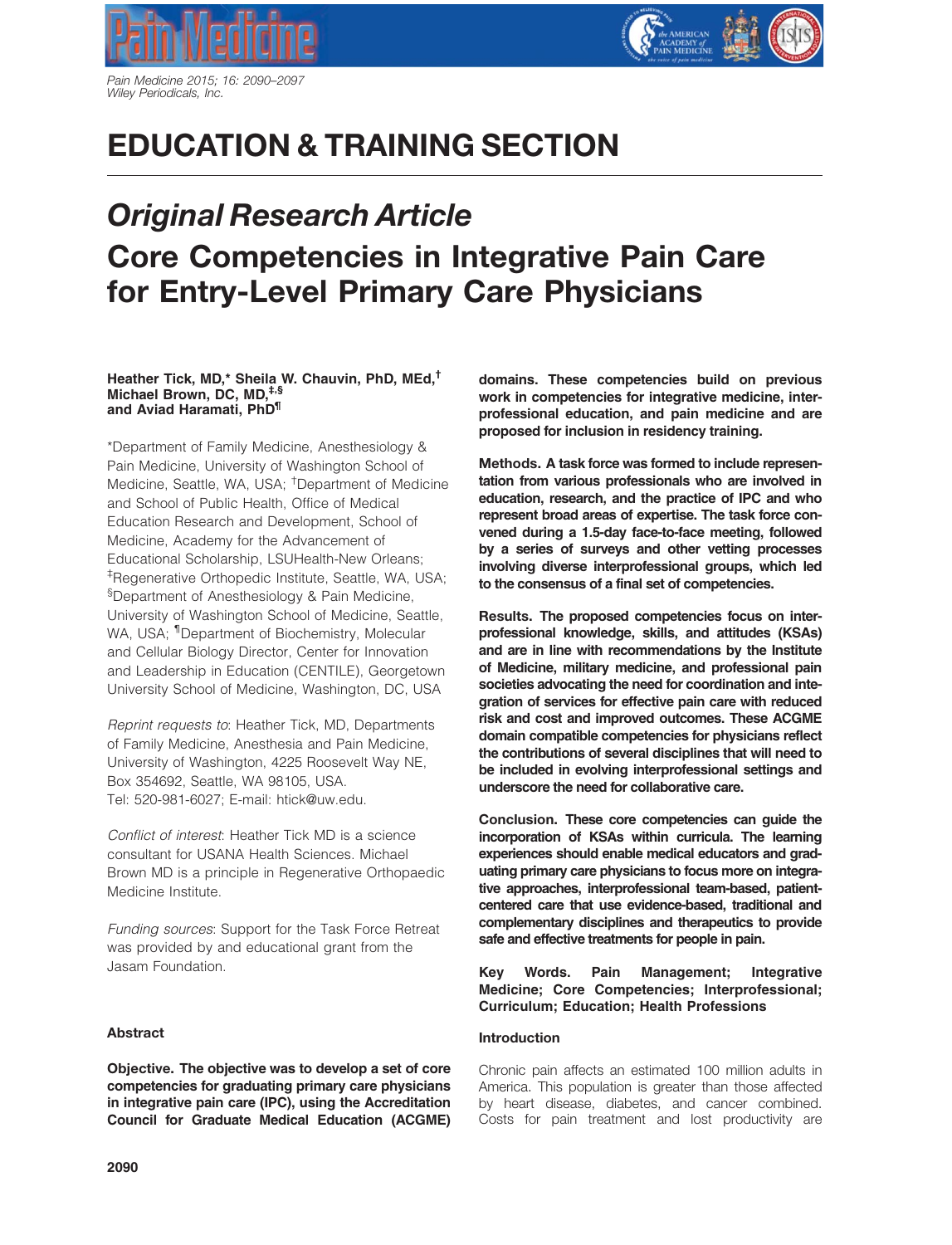estimated at between \$565–635 billion each year not including those who experience acute pain, infants and children with acute and chronic pain, and institutionalized adults [1]. In the United States, pain is the most common reason for seeking healthcare services [2].

The use of prescribed opioid medications in the United States is 50 times more than the combined use in the rest of the world [3]. Currently, more people in the United States die from overdoses of prescription opioids than cocaine and heroin combined [4]. Between 2000 and 2010, interventional techniques for chronic pain increased overall 228% [5]. We have seen a 300% increase in surgical center utilization during this same period [6]. These efforts to improve the lives of people with pain have resulted in the combination of high risk, high costs, and poor outcomes. This has led the Institute of Medicine, the United States military, the Veterans Administration, and many of the professional pain societies to propose that pain treatment shifts to the use of integrative strategies in interprofessional team settings to deal with the complexity of pain management. The terms "complementary and alternative medicine" refer to health care disciplines and practices that fall outside of conventional medical practice. "Integrative health care" is the current favored term to refer to the practice of medicine that uses all appropriate conventional medical treatments as well as complementary and alternative disciplines for the benefit of the patient [7].

In 2012, John Loeser highlighted the impediments to improve quality of pain management in Pain: Clinical Updates "Five Crises in Pain Management [8]." He eruditely described the failure of the current system to adequately address the multitude of poorly defined factors impacting outcomes that have long kept pain medicine mired in an inadequate standard of care: prescribing drugs with known risks and unproven benefits and performing procedures with poorly defined criteria and outcomes. The inadequacy of pain education for primary care was one of the five identified crises. Although most pain management is delivered in primary care settings [1,9,10], it is widely acknowledged by many authors and collaborations that the pain education received by primary care practitioners is woefully lacking [1,11–17].

In United States medical schools, the number of hours devoted to pain medicine ranges from 1 to 31, with a mean of 11.13 and a mode of 4 hours [16]. It has also been recognized that medical residency curricula have not prepared physicians to manage pain competently [1,17]. Results of surveys conducted in 2002 and 2003 [18,19] revealed that graduate physicians are ill prepared to treat pain. It has also been noted that physicians' beliefs "about their ability to manage pain do not always match their actual competence, and physicians may not recognize deficits in their pain care knowledge [1]." Thus, this training system has left primary care practitioners with inadequate tools with which to deal with some of their most frequent and challenging patients.

# Core Competencies for Integrative Pain Care

The United States is facing a shortage of primary care physicians and the lack of preparation to deal with chronic pain may influence learners' career choices. A University of Washington study of medical student residency choices by Corrigan et al. found that medical students' negative feeling about chronic pain patients was cited as a major reason for students choosing not to enter family practice careers. The students expressed uncertainty in "all aspects of chronic pain; from its etiology and assessment to patient/provider interaction [20]." Radical change is being recommended within this health care education system to educate primary care practitioners to manage the growing numbers of chronic pain patients using more varied strategies to treat them.

Patients are already using complementary and integrative strategies extensively and primarily for pain complaints [21]. Yet, they often fear telling their medical practitioners [22]. Expanding the integration of medical practices with CAM disciplines is supported by the institute of medicine (IOM) report [1] on pain, the Veterans Health Administration's Pain Directive [23], the Army Surgeon General Task Force Report [12], the National Institutes of Health [24], and by several pain organizations. The American Pain Society [25] now has a CAM special interest group, American Academy of Pain Medicine [26] actively pursues integrative medicine content in its publication and annual meetings, International Association for the Study of Pain has included integrative content, and American Academy of Pain Management has long had an interprofessional membership. Currently, there is a mismatch between graduate physician competencies and population needs. Primary care practitioners will need more instruction and modeling of integrative strategies and collaborative care to take their places within the team-based interprofessional medical system that is evolving [27].

Fishman et al. [28] published a set of core competencies for pain assessment and management applicable to multiple professions involved in pain care and targets undergraduate education particularly. These competencies aimed to identify core values, principles, and educational objectives for an interprofessional practitioner community. In this article, a proposed set of competencies is described that was developed specifically for the primary care physician. These core competencies are structured around the Accreditation Council for Graduate Medical Education (ACGME) domains, to further facilitate their consideration by directors and faculty of primary care residency programs for inclusion in their core curriculum and clinical educational experiences for residents. The recent publication of the draft National Pain Strategy [29] has indicated the need for core competencies for primary care medicine education. A subsequent paper is planned to discuss these sets of competencies and their potential role in developing appropriate curricula for the myriad of health professionals.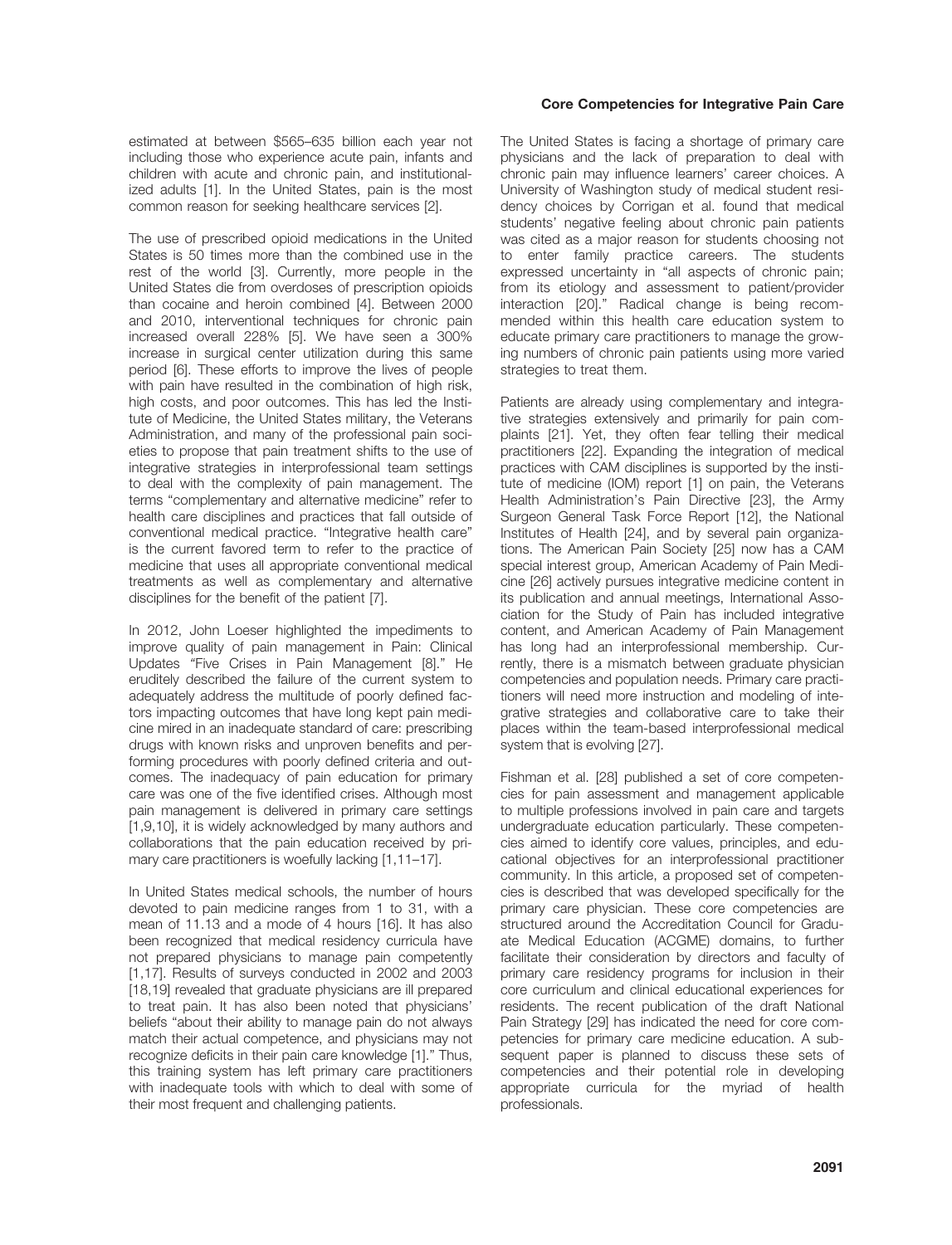# Tick et al.

# **Methods**

In late 2011, with the support of several academic groups, one of the authors (H.T.) convened a national task force of practitioners, researchers, and educators, who represented various disciplines/specialties and areas of expertise, to develop a set of core competencies in integrative pain care (IPC) for primary care physicians (entry level primary care physicians were defined as M. D., and D. O. residency graduates in family medicine, general internal medicine, general pediatrics, internal medicine-pediatrics, general obstetrics and gynecology, and general surgery) that would combine conventional medical strategies with safe and effective integrative treatment approaches. As a whole, the task force reflected areas of expertise and practice in family medicine, pediatrics, pediatric pain management, physical medicine and rehabilitation, pain management, integrative medicine, palliative care, chiropractic medicine, physician assistant, human physiology, psychology, complementary and alternative medicine (CAM), mindfulness, patient safety, economics in healthcare, medical ethics, nutrition, research methods, and competency development.

Prior to commencing the work, consultation with the Institutional Review Board (IRB) Chair indicated that the competency development design was exempt because it did not qualify as human subject research and did not require formal committee review. The development of IPC competencies began with a 1.5-day retreat in January 2012 in which a national IPC task force (expert panel) participated in a facilitated, iterative consensus building process to draft an initial set of IPC core competencies and associated critical performance indicators (CPIs) (i.e., core knowledge, skills/behaviors, and attitudes/values (KSAs) for entry-level primary care physicians. Task force members reviewed and discussed relevant literature [1,4,8,9,11,12,14,16,20,30], for example, curricula and best IPC practices in their respective professions. A draft set of core competencies and CPIs was further refined using a three-point rating process to determine the extent to which each CPI was critical to the associated competency domain. The draft competencies from the retreat were compiled, and task force members remained engaged throughout subsequent work.

From January 2012–January 2014, two authors (H.T. and S.C.) and the task force conducted content verification surveys and multiple vetting processes to verify and finalize a proposed set of IPC core competencies for entry-level primary care physicians. An explicit decision was made to involve expert interprofessional panels with an integrative perspective, consistent with the movement to revise health care curricula to be more interprofessional and relevant to the development of competencies for team leaders.

The first-verification survey involved broadly representative primary care practitioner groups attending peerreviewed conference presentations. Participants were asked to respond to the sets of IPC competencies and CPIs and filled out follow-up content surveys. Survey

respondents indicated "the extent to which the competency was necessary for competent medical practice of a primary care physician" (Likert scale:  $1 =$  Definitely No,  $2 =$  Mostly No,  $3 =$  Mostly Yes,  $4 =$  Definitely Yes). When necessary, respondents could also respond "Insufficient knowledge to judge." These rankings and comments were used to further develop and refine competencies and CPIs. The competencies and CPIs were refined at each content verification step, and the updated version presented to the subsequent verification participants.

A second, similar but more detailed, content verification survey was administered to a group of informed primary care practitioners ( $n = 29$ , representing internal medicine, family medicine, pediatrics) identified in seven academic medical centers across the United States in which IPC was available (including one Army and one Veterans Administration Medical Center). Respondents rated each CPI regarding the extent to which it was a necessary component of competent practice in your specialty? (Necessary for Practice) and the extent to which physicians would require formal training and education to adequately incorporate the CPIs into future practice? (Need Training/Education). A seven-point Likert scale was used to maximize discrimination  $(1 = Definitely No, 2 = Mostly No, 3 = Minimally No,$  $4 =$  Neither No or Yes,  $5 =$  Minimally Yes,  $6 =$  Mostly Yes,  $7 =$  Definitely Yes).

In the third survey, the IPC core competencies and CPIs were vetted in a peer-reviewed workshop during International Congress for Educators in Complementary and Integrative Medicine led by two of the authors (H.T. and S.C.). Workshop participants ( $n = 28$ ), organized in six small groups (one per competency domain) completed a structured review and critique exercise to provide oral and written feedback.

Follow-up refinements were completed by H.T., S.C., and M.B. using an iterative method to achieve a final set of competencies and CPIs. A revision matrix and journal documented outcomes of iterative decisions leading to the final wording, removal of redundancies across indicators, and organization of CPIs within competency domains. The final set was submitted to task force members for endorsement.

# **Results**

During 2013 and the early part of 2014, the results of the various competency development and vetting activities were used to guide additional rounds of refinements to produce a final set of proposed IPC core competencies and corresponding CPIs that is presented as Table 1.

# **Discussion**

In the contemporary context of healthcare and health professions education, there is an emphasis on developing and enhancing interprofessional learning and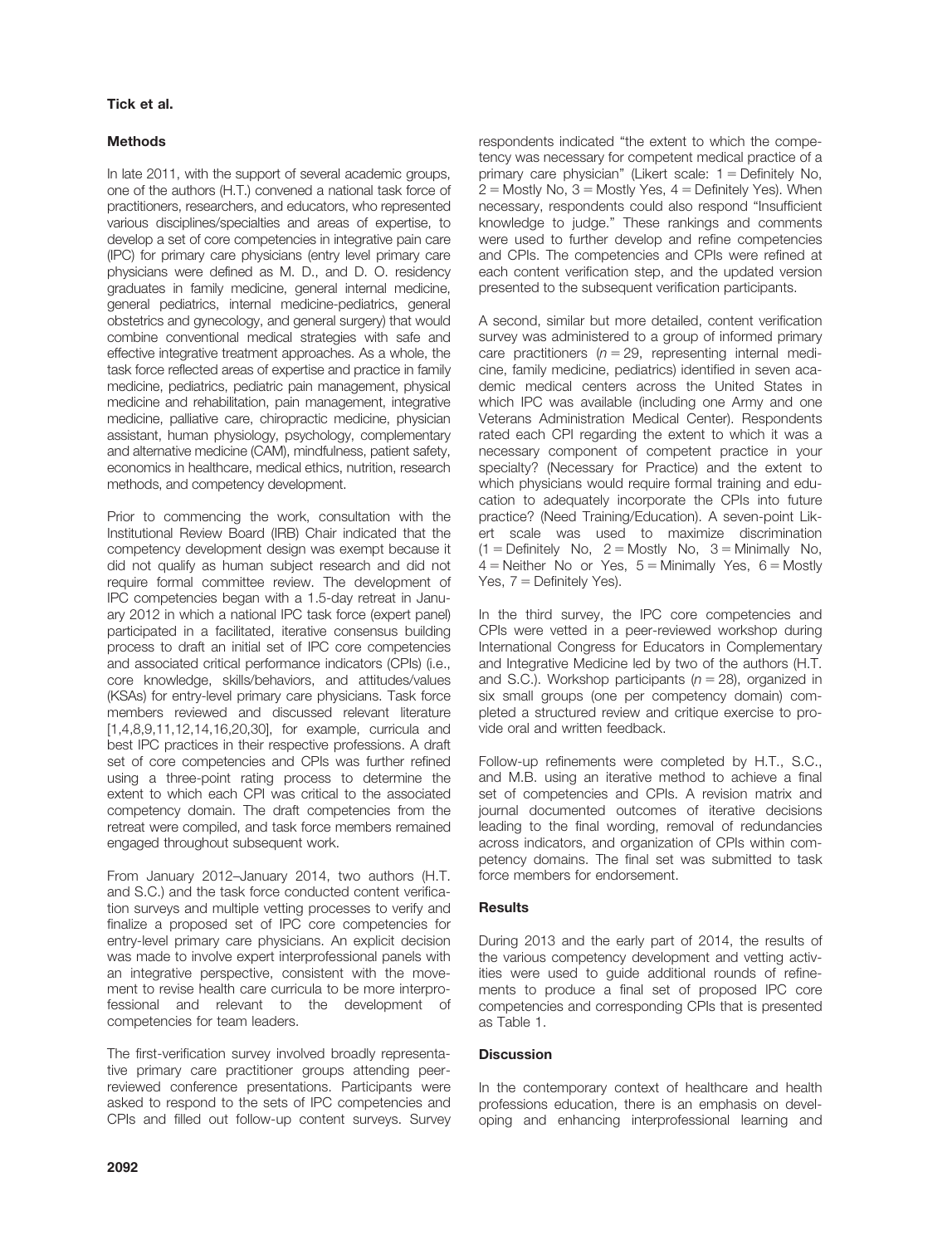# Core Competencies for Integrative Pain Care

**Table 1** Proposed core competencies for integrative pain care and the corresponding CPIs expected of entry-level primary care physicians\* (June 2014)

#### General Patient Pain Care

Competency: Uses integrative care paradigms and an interprofessional team approach to practice competent, compassionate, and ethical patient care.

#### Critical performance indicators:

1. Engages in patient-centered therapeutic relationships that are characterized by trust, openness, and careful attention to patients' personal narratives of pain experiences.

2. Makes informed and ethical decisions about diagnostic and therapeutic interventions for pain care, based on scientific evidence, clinical judgment, and patient information and preference.

3. Grounds the assessment and treatment of patients' pain problems in the appropriate scientific bases, including the neurobiological science of pain (e.g., neuroplasticity, central sensitization and hypersensitivity, and psychoneuroimmunology) and the science of fascia and soft tissue pain syndromes.

4. Uses knowledge of comprehensive, IPC, and delivery systems (e.g., clinics) to optimize primary care to patients with pain.

5. Responds to patients' biopsychosocial consequences of pain through appropriate and reasonable accommodations that optimize abilities and quality of life.

6. Manages and adjusts patients' treatment plans based on standards of practice and appropriate integration of other relevant care providers to achieve optimal pain care and outcomes.

7. Uses and monitors appropriate measures to evaluate and achieve desired patient outcomes in pain care. Interpersonal and Communication Skills

Competency: Communicates and interacts effectively with patients, their family/caregivers, healthcare providers, and other professionals in the context of providing quality care and facilitating both realistic expectations and optimal outcomes.

#### Critical performance indicators:

1. Uses effective communication to elicit and use patients' stories of pain to assess, diagnose, and treat patients' pain care needs

2. Motivates and sustains patients' commitment to use of appropriate self-care practices (e.g., diet, exercise, mindbody) that are important to pain care.

3. Specific to pain care, communicates and interacts effectively with patients, their families/caregivers, health care providers, and other professionals to maintain realistic expectations and optimal outcomes.

4. Uses system features appropriately to facilitate communication, coordination, and information exchange among care providers for patients with pain (e.g., referrals, coordinated care, and follow-up contacts).

Medical Knowledge for Assessment

Competency: Collaborates with other professionals to assess and evaluate the physical, psychological, social, behavioral, and functional aspects of patients with pain when developing a differential diagnosis and appropriate treatment plan.

#### Critical performance indicators:

1. Collaborates with other professionals to incorporate appropriate assessment systems for examining of physical, psychological, social/behavioral, and functional aspects of patients with pain that are necessary for accurate diagnosis and appropriate treatment of problems.

2. Monitors specific factors associated with signs and symptoms of pain to make informed decisions about adjustments and coordination of specific treatment options.

3. Uses a systematic, data-based approach to monitoring and evaluating expected and actual patient outcomes relative to treatment interventions, prospectively and retrospectively.

# Medical Knowledge for Management

Competency: Develops a comprehensive, effective, goal-oriented and progressive care/management plan based on a well-conceived differential diagnosis that incorporates appropriate pharmacologic, nonpharmacologic, and integrative pain management strategies.

#### Critical performance indicators:

1. Develops a comprehensive differential diagnosis which includes interpretation of laboratory findings, diagnostic imaging, physical examination, and to obtain a comprehensive pain history.

2. Uses knowledge of healthcare systems, diverse providers, government-based aid and community resources to effectively meet patients' pain-related needs, as a whole (e.g., access, diagnosis, treatment, support services, financial).

3. Uses knowledge of healthcare systems and business operations (e.g., costs, reimbursement for pain management services) to provide and coordinate quality, cost effective pain care.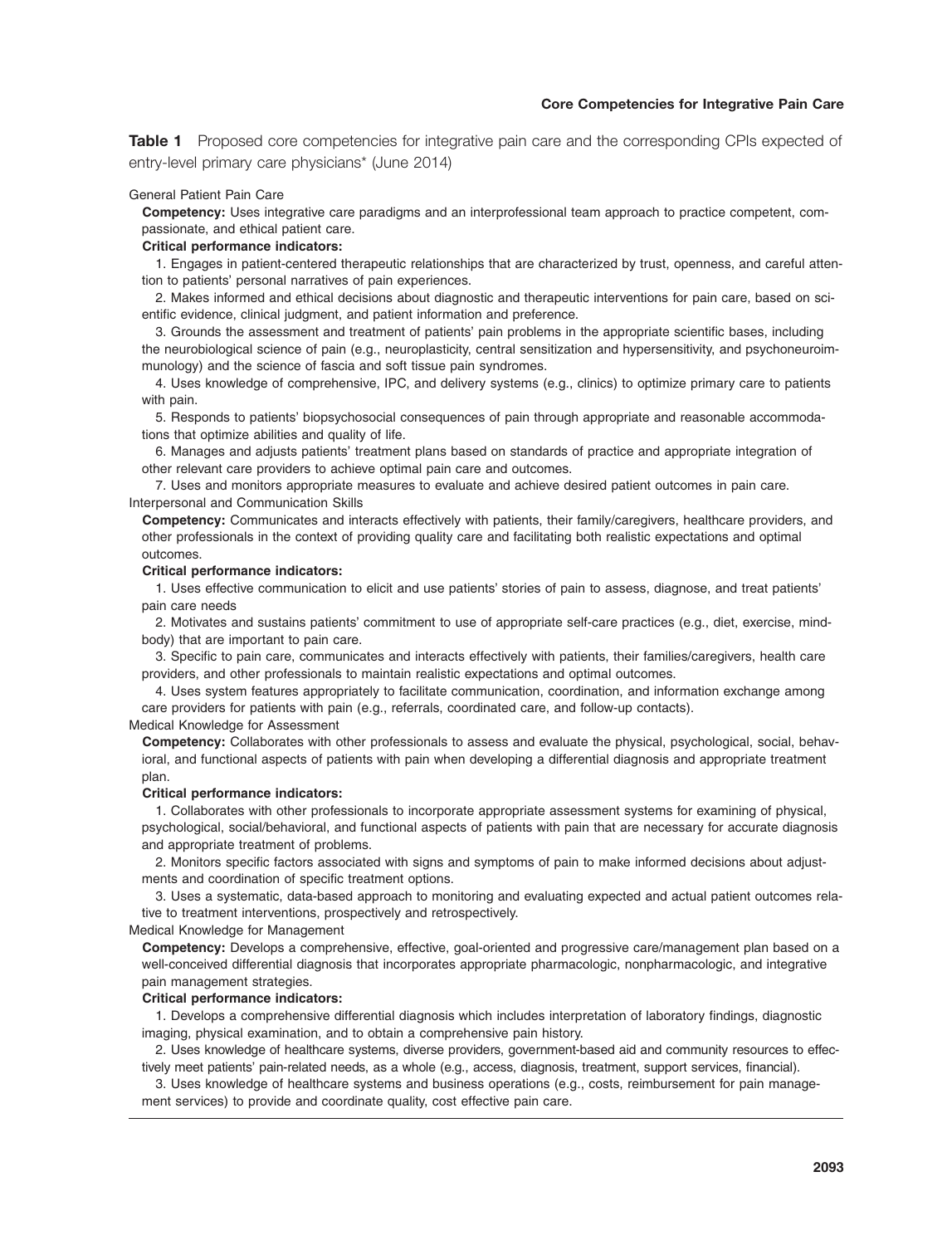# Tick et al.

### Table 1 Continued

4. Develops effective goal-oriented and progressive treatment plans that incorporate appropriate pharmacologic and nonpharmacologic pain management strategies, a stepwise approach to facilitate patient progress through the natural history and cycle of a pain syndrome and prevent unnecessary dependence on care.

5. Communicates effectively to others (e.g., patients) the risks, benefits, and implications of appropriate pain treatment options, including traditional procedural and surgical interventions and various CAM techniques, when making decisions about pain management.

6. Makes pain medication decisions based on sound principles of pharmacokinetics and pharmacodynamics and prescribing guidelines for use, adverse effects, and drug interactions for all major drug groups used in pain management (e.g., opioids, antidepressants, antiepileptics, antirheumatics, psychotropics, anti-inflammatory agents, and other adjuvant pain medication, including natural health products).

7. Draws on a broad base of alternative therapies, as appropriate, to minimize reliance on traditional opioid and pharmaceutical interventions for pain (e.g., nutrition, movement, application of physical medicine modalities, mindbody/cognitive therapies and natural health products).

8. Evaluates and documents patients' pain-related behavior (e.g., disability, fear avoidance, symptom magnification) and uses appropriate strategies to manage such behavior.

#### Practice-Based Learning and Improvement

Competency: Appraises and assimilates relevant scientific evidence and investigates and evaluates one's own patient care to drive ongoing improvements in the diagnosis, treatment, and outcomes for patients with pain.

#### Critical performance indicators:

1. Stays abreast and draws upon the full range of CAM and mind-body approaches, as appropriate, to address patients' pain care needs.

2. Appraises and assimilates relevant scientific evidence to enhance diagnosis, treatment, and outcomes for patients with pain.

3. Uses systematic methods of CQI as an integral part of self-directed learning and improvements to enhance clinical practice and patient-centered outcomes.

#### Professionalism

Competency: Uses inter-professional and integrative care paradigms as a primary driver for providing competent, compassionate, and ethical care of patients with pain.

#### Critical performance indicators:

1. Demonstrates knowledge of and an appreciation for integrative care paradigms and uses interprofessional team approach to diagnosing, treating, and managing patients' problems with pain.

2. Demonstrates competent, compassionate, ethical patient care that is characterized by a commitment to excellence through reflective practice and CQI.

3. Demonstrates sensitivity to their patients' personal qualities and needs (e.g., culture/ethnicity, age, gender, disability, and privacy).

4. Recognizes the limitations of one's scope of practice and incorporates expertise and alternative treatment paradigms to optimize patient pain care and outcomes.

5. Advocates for and educates others about IPC to enhance access, treatment, and patient outcomes.

6. Advocates for and facilitates patients' navigation toward optimal care and achievement of pain care goals.

\* For the proposed core competencies, primary care is defined as the following medical specialties: family medicine, general internal medicine, general pediatrics, combined medicine-pediatrics, general obstetrics and gynecology, and general surgery.

teamwork in practice, continuous quality improvement (CQI), and patient safety. Such initiatives could facilitate adoption and further refinement of the proposed IPC core competencies and 31 corresponding CPIs. In particular, the CPIs within each competency domain can be used to communicate expectations, guide professional learning and development, and incorporate IPC competencies into existing and/or new curricula and assessment processes, as appropriate, across the continuum of medical education.

There has been agreement among the various analyses of the problem of pain and the inadequacy of the prevalent medical response to it [1,11,12,31]. There is also consensus that medical school and residency education, particularly for primary care disciplines, need improved curricula to enable providers to understand people with pain and provide comprehensive, effective pain care in interprofessional and collaborative settings [13–17,19,24,26,29] (entry level primary care physicians were defined as M.D., and D.O. residency graduates in family medicine, general internal medicine, general pediatrics, internal medicinepediatrics, general obstetrics and gynecology, and general surgery). The focus of this current set of proposed competencies on interprofessional KSAs is in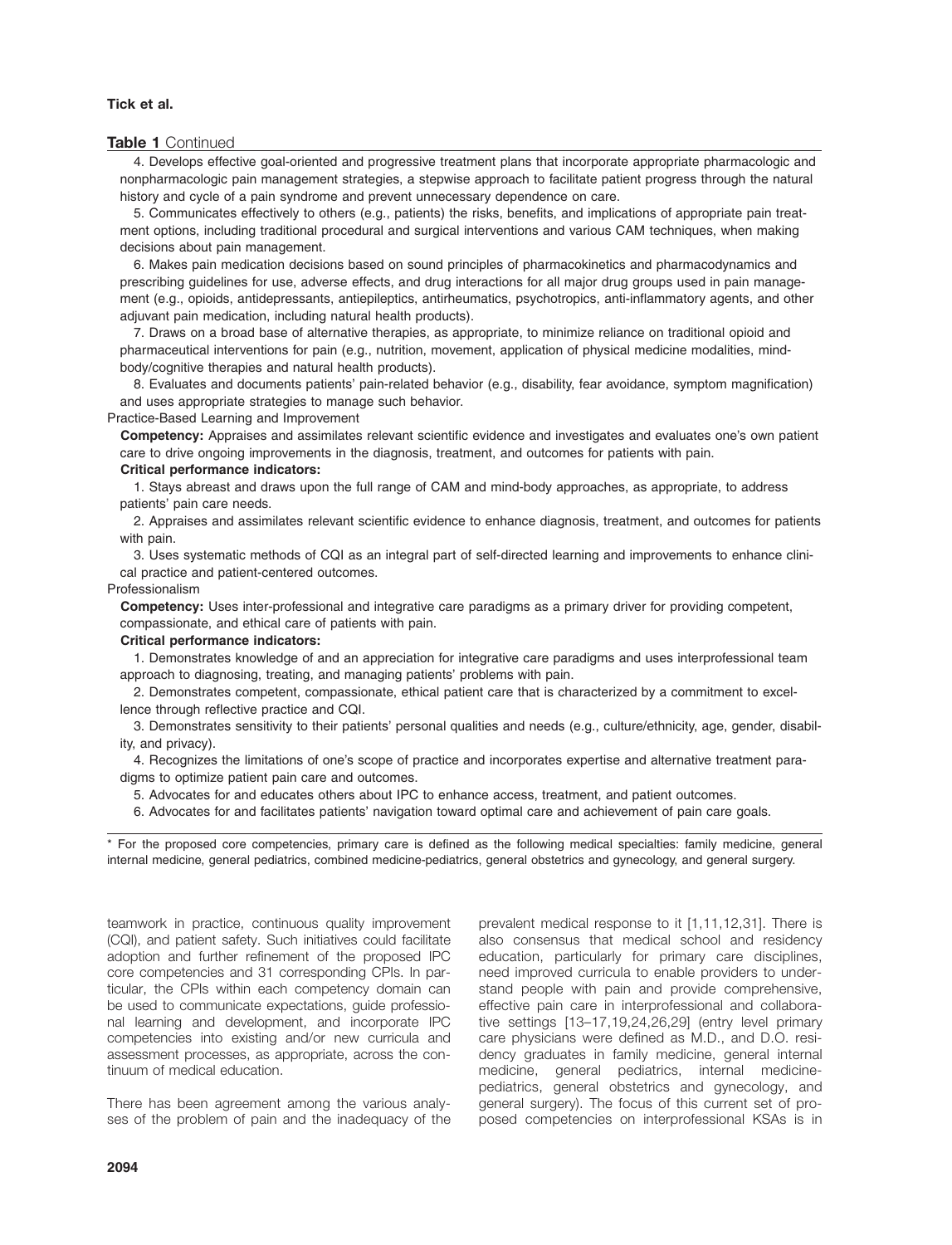keeping with the conclusions of the IOM, military medicine, and the professional pain societies about the need for coordination and integrations of services (1,12,21,23,25,26,32). Giving specific focus to integrative approaches using interprofessional team-based, patient-centered care using the full spectrum of evidence-based traditional and integrative disciplines and therapeutics could create positive influences on the future of healthcare and improve service for the large numbers of patients seeking solutions for living with pain [30,33]. This current set of core competencies and CPIs might stimulate the incorporation of such KSAs within current curricula and learning experiences. In doing so, medical educators and health practitioners could facilitate a shift in the culture of healthcare to focus on the health and well-being of the whole person—mind, body, and spirit, when making decisions with patients about their pain care options.

Although we used a systematic process for developing, verifying, and finalizing a proposed set of IPC core competencies, there are limitations to the interpretation and application of findings. First, while efforts were made to maximize the diversity of perspectives for both the IPC Task Force and the participants in various vetting processes, we may not have captured the full scope of what should be included in a competency framework for IPC among entry-level primary care physicians. Additional investigations and collaborations and early applications of the proposed competencies will help to assure that all relevant competencies and associated KSAs have been incorporated.

Second, some professionals may question the inclusion of general surgery and general obstetrics and gynecology as primary care specialties within the context of pain care. Similarly, had other researchers led this work, other specialties might have been included within the context of primary care services. Future work that expands opportunities for dialogue, review and comment, and application can illuminate the relevance of the proposed competencies and CPIs for these and other specialties.

Third, the selection of relevant experts for the IPC Task Force, the invited participants for content verification surveys, and the reliance on convenience samples in peer-reviewed discussions and workshop sessions at conferences targeting CAM and integrative medicine may have influenced the final products in ways that we did not consider. Consequently, the resulting IPC core competencies and corresponding CPIs have been proposed in this article for consideration by professionals and leaders in the primary care specialties and corresponding residency training programs. Taken as a whole, the processes used in competency development parallel those used by other research groups for competencies in integrative medicine and interprofessional collaboration (e.g., Lane and Ross, 1998 [34], Fishman, et al., 2013 [28], Ring, et al., 2014 [35], and IPEC [30]).

# Core Competencies for Integrative Pain Care

# **Conclusions**

These proposed competencies for IPC for graduating primary care physicians were developed by an interprofessional group with diverse expertise in a multistepped vetting process of content verification and refinement. There is an overwhelming consensus that pain education must change to meet patients' pain care needs. The competencies presented in this article contribute further to the body of competencies that have been developed to date for the stages of pain education from undergraduate, graduate to post graduate, those on integrative medicine, and on interprofessional team care. We hope that this work will further the discussion of integrative health care strategies and the educational foundations for interprofessional collaboration in the field, leading ultimately to the development of effective curricula for pain education.

# Acknowledgments

The authors wish to recognize and extend gratitude to the other members of the Integrative Pain Care Task Force who participated in the initial development retreat and provided early feedback through the content verification activities. Members included the following: Tobi Fishel, PhD, Vanderbilt University College of Medicine; Rosemary Gibson MS, The Hastings Center; Cheryl Ritenbaugh, PhD, University of Arizona College of Medicine and Lonnie Zeltzer, MD, University of California at Los Angeles. The authors also gratefully acknowledge the contributions of the many people whose feedback helped refine the final set of core competencies.

## **References**

- 1 Institute of Medicine. Relieving Pain in America: A Blueprint for Transforming Prevention, Care, Education, and Research. Washington, DC: The National Academies Press; 2011.
- 2 Bartel J, Beasley J, Berry PH, et al. Approaches to Pain Management. Oakbrook Terrace, IL: Joint Commission on the Accreditation of Healthcare Organizations; 2003.
- 3 Manchikanti L, Helm S, Fellows B, et al. Opioid epidemic in the United States. Pain Physician 2012;15: ES9–38.
- 4 Alexander G, Kruszewski S, Webster D. Rethinking opioid prescribing to protect patient safety and public health. JAMA 2012;308:1865–6.
- 5 Manchikanti L, Falco F, Singh V, et al. Utilization of interventional techniques in managing chronic pain in the medicare population: Analysis of growth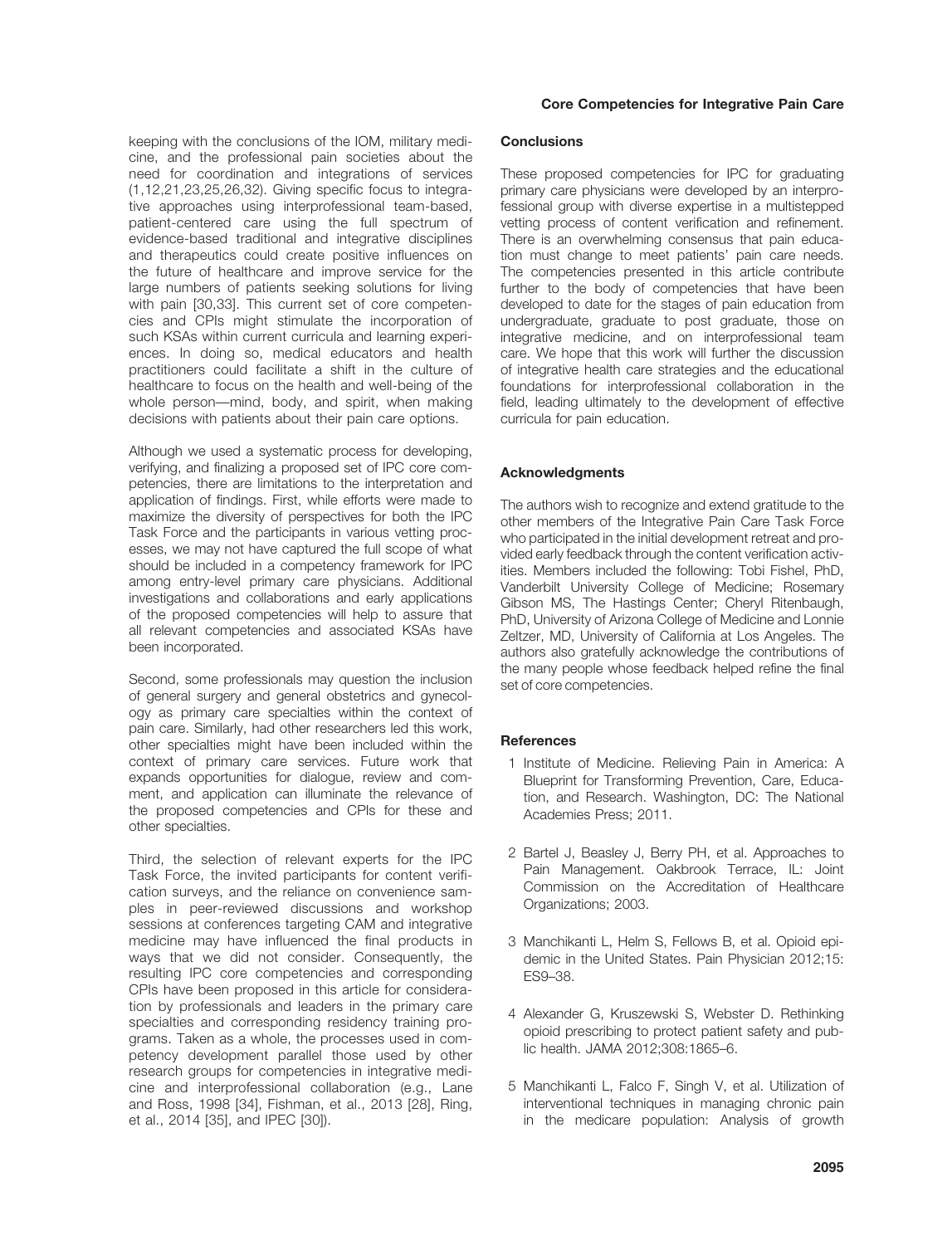# Tick et al.

patterns from 2000 to 2011. Pain Physician 2012; 15:E969–82.

- 6 Manchikanti L, Parr A, Singh V, Fellows B. Ambulatory surgery centers and interventional techniques: A look at long-term survival. Pain Physician 2011;14: E177–215.
- 7 NIH, 2015. Available at: [https://nccih.nih.gov/health/](http://https://nccih.nih.gov/health/whatiscam) [whatiscam](http://https://nccih.nih.gov/health/whatiscam) (accessed August 2, 2015).
- 8 Loeser JD. Five crises in pain management. Pain Clin Updates 2012;20:1–4.
- 9 Mantyselka P, Kumpusalo E, Ahonen R, et al. Pain as a reason to visit the doctor: A study in finnish primary health care. Pain 2001;89:175–80.
- 10 Breuer B, Cruciani R, Portenoy RK. Pain management by primary care physicians, pain physicians, chiropractors, and acupuncturists: A national survey. South Med J 2010;103:738–47.
- 11 The Mayday Fund. A Call to Revolutionize Chronic Pain Care in America: An Opportunity in Health Care Reform. The Mayday Fund; 2009.
- 12 Office of the Army Surgeon General. Pain management task force: Final report. Providing a standardized DoD and VHA vision and approach to pain management to optimize the care for warriors and their families. Washington, DC: US Army; May 2010. Available at: [http://www.regenesisbio.com/pdfs/](http://www.regenesisbio.com/pdfs/journal/Pain_Management_Task_Force_Report.pdf) [journal/Pain\\_Management\\_Task\\_Force\\_Report.pdf](http://www.regenesisbio.com/pdfs/journal/Pain_Management_Task_Force_Report.pdf) (accessed September 8, 2014).
- 13 Tauben D, Loeser J. Pain education at the University of Washington School of Medicine. J Pain 2013; 14:431–7.
- 14 Watt-Watson J, McGillion M, Hunter J, et al. A survey of prelicensure pain curricula in health science in faculties in Canadian universities. Pain Res Manage 2009;14:439–44.
- 15 Dubois MY, Gallagher RM, Lippe PM. Pain medicine position paper. Pain Med 2009;10:972–1000.
- 16 Mezei L, Murinson B. Pain education in North American medical schools. J Pain 2011;12: 1199–208.
- 17 Lippe P, Brock C, David J, et al. The first national pain medicine summit-final summary report. Pain Med 2010;11:1447–68.
- 18 Green CR, Wheeler JRC, LaPorte F, et al. How well is chronic pain managed? Who does it well? Pain Med 2002;3:56–65.
- 19 Wiest FC, Ferris TG, Gokhale M, et al. Preparedness of internal medicine and family practice residents for treating common conditions. JAMA 2002;288: 2609–14.
- 20 Corrigan C, Desnick L, Marshall S, et al. What can we learn from first-year medical students' perceptions of pain in the primary care setting? Pain Med 2011;12:1216–22.
- 21 Barnes PM, Powell-Griner E, McFann K, Nahin RL. Complementary and Alternative Medicine Use Among Adults: United States, 2002. Adv Data 2004; 343:1–19.
- 22 Eisenberg DM, Davis RB, Ettner SL, et al. Trends in alternative medicine prevalence and costs 1990- 1997: Results of a follow-up national survey. JAMA 1998;280:1569–75.
- 23 Available at: http://www.va.gov/painmanagement (accessed May 5, 2015).
- 24 National Institutes of Health. National Center for Complementary and Alternative Medicine (NCCAM). Available at:<http://nccam.nih.gov> (accessed September 9, 2014).
- 25 American Pain Society. Membership: Complementary and alternative medicine share interest group. Available at: [http://www.americanpainsociety.org/](http://www.americanpainsociety.org/membership/content/sharedinterestgroupscomplimentaryandalternativemedicine.html) [membership/content/sharedinterestgroupscomplimen](http://www.americanpainsociety.org/membership/content/sharedinterestgroupscomplimentaryandalternativemedicine.html) [taryandalternativemedicine.html](http://www.americanpainsociety.org/membership/content/sharedinterestgroupscomplimentaryandalternativemedicine.html) (accessed September 9, 2014).
- 26 The American Academy of Pain Medicine. Interdisciplinary pain medicine shared interest group. Available at: [http://www.painmed.org/membercenter/](http://www.painmed.org/membercenter/interdisciplinary-pain-medicine-special-interest-group/) [interdisciplinary-pain-medicine-special-interest-group/](http://www.painmed.org/membercenter/interdisciplinary-pain-medicine-special-interest-group/) (accessed September 9, 2014).
- 27 Frenk J, Chen L, Bhutta ZA, et al. Health professionals for a new century: transforming education to strengthen health systems in an interdependent world. Lancet 2010;376:1923–58.
- 28 Fishman SM, Young HM, Lucas Arwood E, et al. Core competencies for pain management: Results of an interprofessional consensus summit. Pain Med 2013;14:971–81.
- 29 Interagency Pain Research Coordinating Committee. National pain strategy. Available at: http://iprcc.nih. gov/National\_Pain\_Strategy/NPS\_Main.htm (accessed April 18, 2015).
- 30 Interprofessional Education Collaborative Expert Panel. Core competencies for interprofessional collaborative practice: Report of an expert panel.